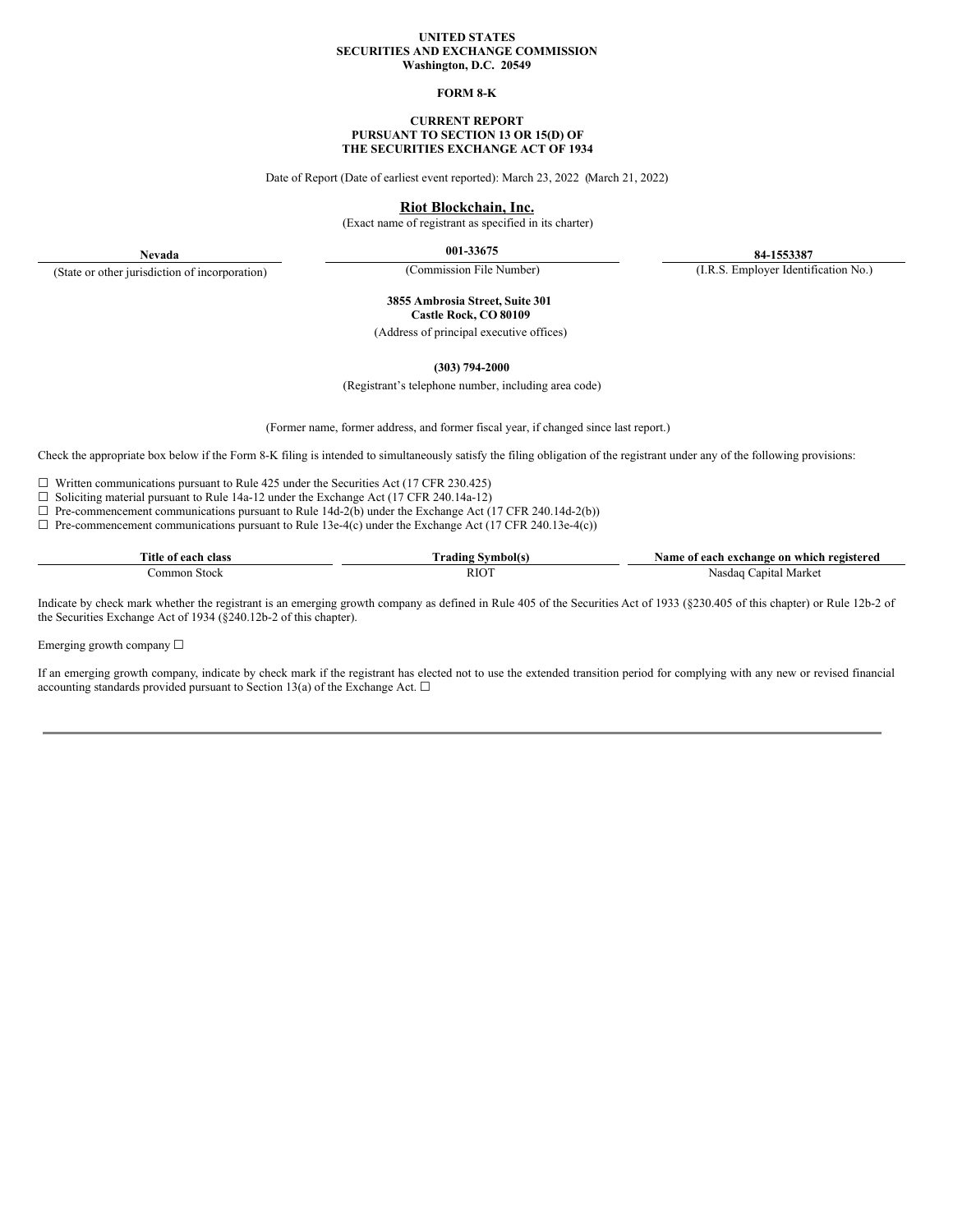### Item 5.02 - Departure of Directors or Certain Officers; Election of Directors; Appointment of Certain Officers; Compensatory Arrangements of Certain Officers.

#### *(e) Compensatory Arrangements of Certain Of icers.*

On March 21, 2022, Riot Blockchain, Inc. ("Riot", the "Company", "we", "us", "our", etc.) entered into a Separation and Release Agreement (the "Separation Agreement") with our Chief Operating Officer, Megan M. Brooks-Anderson, regarding her separation from us, effective as of April 7, 2022 (the "Separation Date"), and her provision of certain transition services to us to help facilitate a smooth transition following the cessation of her employment with us from the Separation Date through July 7, 2022, unless earlier terminated as provided in the Separation Agreement (the "Transition Period"). Under applicable law, the Separation Agreement may be revoked for seven days following its execution; therefore, the Separation Agreement will become effective as of March 29, 2022, unless earlier revoked.

The Separation Agreement provides for: (i) a customary waiver and release in favor of the Corporation; (ii) reconfirmation and certain extensions of the obligations under existing agreements pertaining to confidentiality and intellectual property ownership; (iii) the parties' agreements regarding cooperation following the Separation Date; (iv) the provision of certain transition services to the Corporation and payment of the transition services fees; and (v) upon the Separation Agreement becoming binding and enforceable by its terms, payment of the following amounts as separation benefits: (A) a cash severance payment of \$406,250.00, less amounts withheld for applicable taxes, representing 15 months' base salary, payable in semi-monthly installments commencing July 7, 2022 according to Riot's ordinary compensation practices; (B) a lump-sum payment as of the Separation Date of \$86,370.00, less amounts withheld for applicable taxes, representing the pro-rated portion of the gross annual Incentive Bonus amount for fiscal year 2022 accrued through the Separation Date; (C) continued vesting through the end of the Transition Period of 6,000 time-based restricted stock units ("RSUs") previously granted under the Riot Blockchain, Inc. 2019 Equity Incentive Plan, as amended, (the "2019 Equity Plan") pursuant to the RSU award agreements dated as of April 7, 2021 and November 5, 2021, with acceleration of the final 1,500 RSUs awarded under the November 5, 2021 RSU award agreement as of July 7, 2022, as permitted under the 2019 Equity Plan and as approved by the Corporation's Compensation and Human Resources Committee; (D) continued vesting through the end of the Transition Period of the performance-based restricted stock units ("PSUs") previously granted under the 2019 Equity Plan pursuant to the PSU award agreement dated as of August 12, 2022, based on the Corporation's performance as of the end of Q2 2022 on June 30, 2022; and (E) if continuing coverage under our group medical plan is elected pursuant to the Consolidated Omnibus Budget Reconciliation Act, as amended, ("COBRA") payment of COBRA premiums until the earlier of 18 months after the Separation Date or the date such coverage commences under a subsequent employer's medical insurance plan. Further, in consideration of the transition services, we agreed to pay a cash fee of \$81,250.00, payable in semi-monthly installments throughout the Transition Period, and grant 75,000 RSUs under the 2019 Equity Plan, which are eligible to vest in three equal tranches as of May 7, 2022, June 7, 2022, and July 7, 2022.

The foregoing summary of the Separation Agreement is qualified in its entirety by reference to the full text of the Agreement, which is filed as Exhibit 10.1 hereto and incorporated herein by reference.

### **Item 9.01– Financial Statements and Exhibits.**

(d) *Exhibits*.

10.1\* Separation and Release Agreement, executed on March 21, 2022, between Riot Blockchain, Inc. and Megan [Brooks-Anderson](#page-4-0)\*.

#### 104 Cover Page Interactive Data File (embedded within the Inline XBRL document).

\* Certain marked portions of this exhibit have been omitted as confidential information.

#### S I G N A T U R E

Pursuant to the requirements of the Securities Exchange Act of 1934, as amended, the registrant has duly caused this report to be signed on its behalf by the undersigned hereunto duly authorized.

RIOT BLOCKCHAIN, INC.

By: */s/ Jef rey McGonegal*

Name: Jeffrey McGonegal Title: Chief Financial Officer

Date: March 23, 2022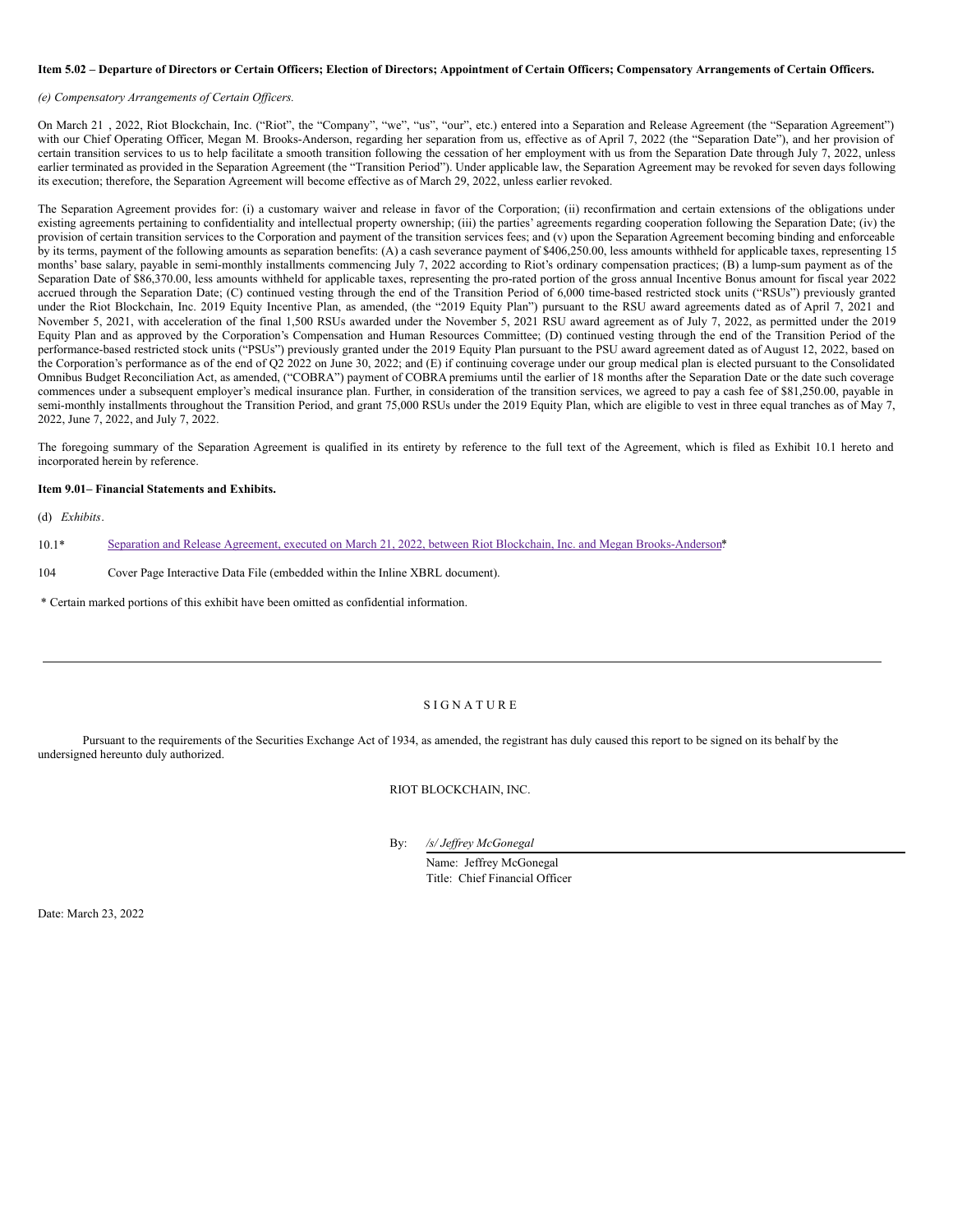## $[***]$  Certain information in this exhibit has been omitted pursuant to Item  $601(b)(10)(iv)$  of Regulation S-K because it is both (i) not material **and (ii) would likely cause competitive harm to the registrant if publicly disclosed.**

## **SEPARATION AND RELEASE AGREEMENT**

This Separation and Release Agreement (this " Agreement") is made and entered into, effective as of the Effective Date specified herein, by and between Riot Blockchain, Inc., a Nevada corporation (together with its affiliates, the "Company"), and Megan M. Brooks-Anderson ("Executive").

### **Background**

Executive currently serves as the Company's Chief Operating Officer pursuant to the executive employment agreement between the Company and Executive, dated effective as of April 6, 2021, as amended, effective November 5, 2021, by the first amendment thereto (the "Employment Agreement"). In connection with the parties' entry into the Employment Agreement, the parties entered into that certain Confidentiality and Non-Competition Agreement, dated effective as of April 6, 2021 (the "CNCA") to provide protection for the Company's Confidential Information (as defined in the CNCA) to which Executive may have gained access throughout the course of her employment with the Company. Capitalized terms not otherwise defined herein shall have the meanings given to them in the Employment Agreement or the CNCA, as appropriate. Following discussions regarding the non-renewal of the Employment Term upon the expiration of its Initial Term, Executive and the Company now wish to enter into this Agreement to evidence the terms and conditions of the cessation of Executive's employment with the Company.

### **Agreement**

**NOW, THEREFORE**, in consideration of the mutual covenants set forth herein and for other good and valuable consideration, receipt of which is hereby acknowledged, the Company and Executive hereby agree as follows:

1. **Separation**. Subject to this Agreement becoming effective and binding upon the parties hereto, Executive and the Company hereby acknowledge and mutually agree that the Employment Term shall not be renewed and shall expire upon the expiration of the Initial Term effective as of April 7, 2022 (the "Separation Date"); and that, immediately and without further action as of the Separation Date, Executive shall cease to be the Company's Chief Operating Officer and be deemed to have resigned from all positions, titles, duties, authorities, and responsibilities at or with the Company, and Executive's employment with the Company shall end. In connection with and following the Separation Date, Executive and the Company shall execute all additional documents and takes such further steps as are reasonably required to effectuate Executive's resignation and the cessation of Executive's employment with the Company consistent with the terms of this Agreement.

### **2. Transition and Consulting Services; Continuing Cooperation**.

(A) Transition Services. To help facilitate a smooth transition following the cessation of Executive's employment with the Company, Executive shall, for the period commencing on the Separation Date and ending as of July 7, 2022, unless earlier terminated as provided herein (the "Transition Period"), assist the Company on an as needed basis in a non-employee consultant capacity with respect to certain transition matters and perform such related duties as may reasonably be requested of Executive by the Company (the "Transition Services"), provided this Agreement becomes effective and binding upon the parties hereto in accordance with Section 10 hereof. Executive and the Company will each use good faith best efforts to reconcile and accommodate any scheduling conflicts with respect to the performance of the Transition Services, and Executive agrees to provide full and complete disclosure in response to any inquiry in connection with any such matters.

1

(B) Compensation for Transition Services. Subject to this Agreement becoming binding and enforceable upon the parties hereto in accordance with Section 10 hereof, the Company shall pay to Executive the following amounts in consideration of Executive's performance of the Transition Services in a non-employee independent consultant capacity throughout the Transition Period: (i) the aggregate sum of \$81,250.00, payable in equal semi-monthly installments over three months following the Separation Date in accordance with the Company's regular compensation practices (the "Transition Services Cash Consideration"); and (ii) 75,000 restricted stock units ("RSUs") convertible upon vesting into an equal number of shares of the Company's Common Stock, to be awarded as of April 7, 2022 to Executive under the Riot Blockchain, Inc. 2019 Equity Incentive Plan, as amended, (the "2019 Equity Plan"), which shall vest in three equal monthly installments as of May 7, 2022, June 7, 2022, and July 7, 2022 (the "Transition") Services Equity Award" and, together with the Transition Services Cash Consideration, the "Transition Services Fee"). Executive understands and acknowledges that she shall be solely responsible for reporting and for properly paying any income taxes required by law in connection with the Transition Services Fee provided under this Agreement, and Executive agrees to pay such income tax liability when and where due upon final assessment by the applicable taxing authority. Executive agrees to defend, indemnify, and hold the Company harmless from and against any and all actual and threatened claims, liabilities, assessments, and penalties associated with her failure to properly report as income and/or pay any required taxes associated with this Agreement, including with respect to the Transition Services Fee.

(C) Continuing Cooperation. Both during and after the Transition Period Executive shall reasonably cooperate with the Company with respect to any claim, arbitral hearing, lawsuit, action, or governmental or internal investigation, and/or litigation matters pertaining to the Company's business (including that of its subsidiaries) prior to the Separation Date, including without limitation, by: (A) responding reasonably promptly to requests for information and documents in Executive's possession concerning matters pertinent to any such matter; (B) making herself reasonably available as a witness and testifying truthfully at trial, depositions, hearings, or other proceedings, as well as being reasonably available for adequate preparation for such testimony; and (C) participating at reasonable times in interviews and meetings pertaining to such matters. Unless prohibited by applicable law or any rule of any applicable regulatory authority, Executive further agrees to promptly notify the Company of any request made to Executive for information or assistance with respect to such matters, and to provide the Company with a copy of such request, if in writing, and an advance draft of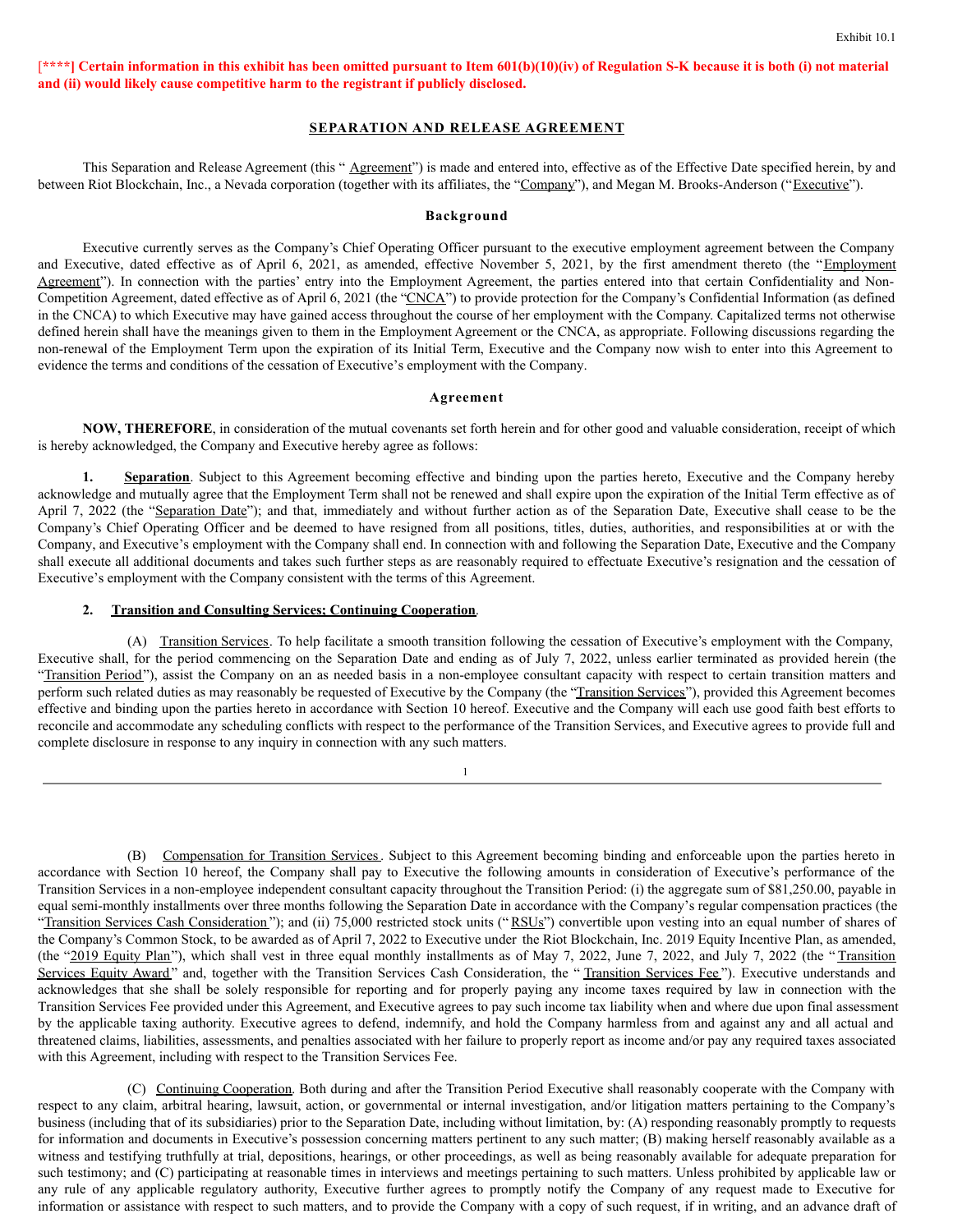Executive's response thereto.

**3. Accrued Obligations.** Regardless of whether this Agreement becomes effective, the Company will make the following payments to Executive in full satisfaction of all amounts due to Executive that have accrued as of the Separation Date, in each case less such amounts as required to be withheld in satisfaction of all tax withholding obligations applicable to such payments: (A) all Base Salary earned but unpaid as of the Separation Date; (B) \$12,500.00 in respect of the ten days of paid time off earned and unused by Executive prior to the Separation Date; and, subject to the Company's final approval of the final reimbursable business expense request submitted by Executive on or before the Separation Date in accordance with the Company's employee business expense policy; and (C) a final business expense reimbursement payment for such outstanding reimbursable business expenses accrued and unpaid as of the Separation Date (collectively, the "Accrued Obligations"). Payment of such Accrued Obligations shall be made as of the end of the first regular payroll period following the Separation Date.

**Separation Benefits.** Provided this Agreement becomes binding and enforceable upon the parties hereto in accordance with Section 10 hereof, the Company shall provide the following separation benefits (collectively, the "Separation Benefits") to Executive, subject to the terms and conditions of this Agreement and Executive's compliance therewith:

2

(A) Cash Severance. \$406,250.00, less applicable tax withholdings (the "Severance Amount"), to be paid in approximately equal semimonthly installments over fifteen months commencing with the first monthly payment for July 2022, in accordance with the Company's customary compensation practices.

(B) Bonus Accrual Payment. \$86,370.00, less applicable tax withholdings, representing the gross annual Incentive Bonus amount for fiscal year 2022 accrued through the Separation Date, based on 100% achievement of the performance objectives established for Executive (the "Bonus Accrual Payment"), to be paid as a single lump-sum payment as of April 7, 2022 in accordance with the Company's customary compensation practices.

(C) Continued RSU Vesting*.* 6,000 time-based RSUs, representing the remaining unvested balance of the RSUs awarded to Executive under the 2019 Equity Plan pursuant to the RSU award agreements between the Company and Executive dated as of April 7, 2021 and November 5, 2021 (the "RSU Award Agreements"), shall continue to vest, through the end of the Transition Period as follows: (i) 1,500 RSUs as of April 1, 2022; (ii) 1,500 as of April 6, 2022; (iii) 1,500 as of June 30, 2022; and (iv) the remaining 1,500 RSUs, which were scheduled to vest as of September 28, 2022 pursuant to the November 5, 2021 RSU Award Agreement, shall be accelerated to vest as of the end of the Transition Period on July 7, 2022. Vested RSUs shall be settled in accordance with the 2019 Equity Plan and the RSU Award Agreements.

(D) Continued PSU Vesting. The performance-based restricted stock units ("PSUs") awarded to Executive under the 2019 Equity Plan pursuant to the PSU award agreement between Executive and the Company dated as of August 12, 2021 (the "PSU Award Agreement" and, together with the RSU Award Agreements, the "Equity Award Agreements") shall continue to vest, through the end of the second fiscal quarter ended June 30, 2022 (the "Final Determination Date") contingent upon the Company's achievement of the Performance Objectives in accordance with the PSU Award Agreement; *provided*, *however*, certification of such Performance Objectives as of the Final Determination by the Compensation and Human Resources Committee (the "Committee") may occur after closing of the Final Determination Date. For the avoidance of doubt, the Parties acknowledge and agree that the PSU infrastructure target unit rewards are assessed quarterly for achievements and the PSU financial targets rewards are only assessed annually. Executive further acknowledges and agrees that any PSUs which are not certified by the Committee for the Executive as of the Final Determination Date, which certification may occur after the Final Determination Date and on the same milestone achievements as all eligible persons, shall be automatically forfeited without compensation therefor. Executive further acknowledges and agrees that the RSUs and PSUs awarded under the Equity Award Agreements are all of the equity awards granted to Executive by the Company as of the Separation Date, and that, except with respect to the Transition Services Fee, the RSUs covered by Section 4(C) and the PSUs covered by this Section 4(D), Executive has no right to receive any equity from the Company.

Medical and Dental Coverage Continuation. Regardless of whether this Agreement becomes binding and enforceable upon the parties hereto, Executive's health insurance coverage under the Company's group plan shall remain in effect through April 30, 2022. If Executive elects to continue health insurance coverage under the Company's group plan pursuant to the Consolidated Omnibus Budget Reconciliation Act, as amended, ("COBRA") the Company shall reimburse Executive for her COBRA premium for such continuation coverage through the earlier of: (i) eighteen months following the Separation Date; or (ii) the first day upon which Executive becomes eligible for health insurance coverage through a subsequent employer or otherwise becomes eligible for full alternate coverage. For the avoidance of doubt, Executive acknowledges and agrees that the Company's agreement to reimburse Executive for her COBRA premiums as set forth herein is a Separation Benefit that is contingent upon this Agreement becoming binding and enforceable upon the parties hereto; *provided, however,* Executive's right to elect COBRA continuation coverage is not contingent upon this Agreement becoming binding and enforceable, which right shall commence in accordance with applicable law.

3

Executive acknowledges that, except with respect to the Accrued Obligations specified under Section 3, the payments, issuances, and benefits specified under this Agreement shall not be due or payable unless and until this Agreement becomes enforceable and binding upon the parties hereto in accordance with Section 10 hereof; include valuable consideration to Executive for her agreement to the terms of this Agreement, including the modification and amendment of the terms of the CNCA by Section 6 hereof; and are subject to forfeiture. Executive hereby further acknowledges and agrees that except as expressly set forth in this Agreement, Executive is not entitled to, nor shall she receive, any other payment or benefit in connection with her employment, separation from employment, or any other agreement with the Company.

**5. General Release and Waiver; Affirmation Upon Separation**. As of the Effective Date of this Agreement, Executive, for herself and her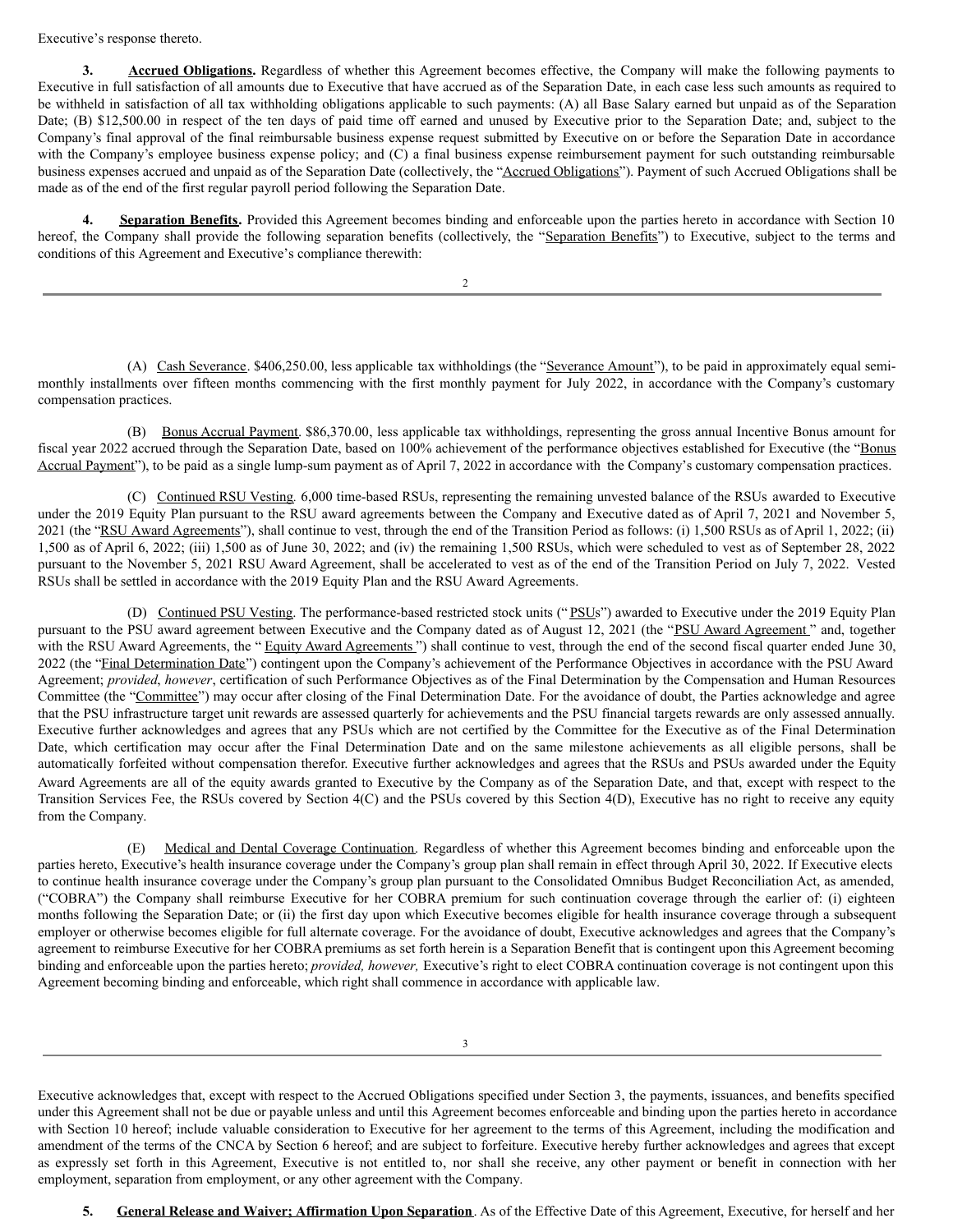<span id="page-4-0"></span>heirs, successors, assigns, attorneys and representatives, and expressly conditioned on the Company complying with its material obligations under this Agreement, hereby knowingly, willingly, and voluntarily without coercion releases, remises and acquits the Company, and its officers, directors, shareholders, members, partners, agents, executives, consultants, independent contractors, attorneys, advisers, successors, and assigns (collectively, the "Company Released Parties"), jointly and severally, from any and all claims, known or unknown, which Executive or Executive's heirs, successors, assigns, attorneys and/or representatives have or may have against any of the Company Released Parties arising on or prior to the Effective Date, and from any and all liability which any of the Company Released Parties may have to Executive related to such claims, demands, causes of action, obligations, damages, or liabilities arising from any and all bases, however denominated, including but not limited to: the Age Discrimination in Employment Act of 1967, as amended ("ADEA"); the Older Workers Benefit Protection Act; the Fair Labor Standards Act of 1938, as amended; the Americans with Disabilities Act of 1990, as amended; the Family and Medical Leave Act of 1993, as amended; Title VII of the United States Civil Rights Act of 1964, as amended; 42 U.S.C. §§ 1981 and 1983; the Employee Retirement Income Security Act of 1974, as amended ("ERISA"); the Colorado Anti-Discrimination Act; the Colorado Lawful Off-Duty Activities statute; the Colorado Wage Equality Regardless of Sex Act; the Texas Commission on Human Rights Act; the Texas Labor Code; any other federal, state or local law; and any claims under any contract, including the Employment Agreement and/or any equity award agreements between the Company and Executive, including the Equity Award Agreements (collectively, the "Released Claims"). This release includes, without limiting the generality of the foregoing: (A) any claims arising from Executive's employment relationship with the Company or as a result of the termination of such relationship; and (B) any relief, no matter how denominated, including, but not limited to, injunctive relief, wages, back pay, front pay, compensatory damages, attorneys' fees, or punitive damages. Executive further agrees that Executive will not file or permit to be filed on Executive's behalf any such claim. Notwithstanding the preceding sentence or any other provision of this Agreement, this release shall not apply to any non-waivable charges or claims brought before any governmental agency. With respect to any such non-waivable charges or claims, however, Executive agrees to waive her right (if any) to any monetary or other recovery (including but not limited to reinstatement) should any governmental agency or other third party pursue any claims on her behalf, either individually or as part of any class or collective action. In addition, this release is not intended to interfere with any claims or rights that cannot be waived or released under applicable law. This release shall not apply to: (X) any obligation of the Company pursuant to this Agreement; and (Y) Executive's indemnification rights under the Company's articles of incorporation, as amended, and bylaws, as amended, or under Nevada Revised Statutes §§78.7502 and 78.751 with respect to Executive's employment with the Company. Provided the Company has complied with all of its material obligations under this Agreement, Executive shall reaffirm her release of the Released Claims set forth herein as of the Separation Date by her signature in the space provided on the signature page hereto.

4

## **6. Confidentiality; Intellectual Property; Non-Disparagement; Property**.

(A) Survival of CNCA. Executive and the Company hereby acknowledge and agree that, in consideration of the payment of the Severance Amount, representing eighteen months' Base Salary, and the provision of the other post-employment benefits other than the Accrued Obligations provided hereunder, the CNCA is hereby amended, effective as of the Effective Date, by replacing the references to "12 months" in Sections 3, 7, 8 and 9 thereof with "18 months" such that the covenants, representations, warranties, agreements, responsibilities, and rights of the parties thereto shall extend for a period of eighteen months after the Separation Date (*i.e.*, through October 2023). Executive hereby acknowledges and agrees that the foregoing amendment of the CNCA forms a material inducement to the Company, without which the Company would not enter into this Agreement, that the Company's obligations to pay the amounts and to provide the benefits**,** other than the Accrued Obligations specified in Section 3 hereof, conferred under this Agreement are contingent on Executive's performance of Executive's obligations hereunder, and that Executive's failure to comply with the requirements hereof and thereof shall constitute a material breach of this Agreement. Executive and the Company hereby acknowledge and agree that, except as amended by the foregoing sentences, the terms and conditions of the CNCA as set forth therein remain unchanged and in full force and effect. For the avoidance of doubt, Executive and the Company hereby ratify and affirm the CNCA, as amended by this Section 6, and Executive agrees to abide by its terms.

(B) Mutual Non-Disparagement. Executive shall not make any statements (in any format, including social media) to any customers, members, officers, agents, employees, competitors, regulators, or suppliers of the Company or any of its affiliates or to other members of the public that are in any way disparaging towards the Company or any of its affiliates or its or their products, services, officers, employees, customers, or members. Likewise, the Company agrees it will not permit, authorize or direct senior management officials to make any disparaging statements (in any format, including social media) to any customers, members, officers, agents, employees, or other members of the public that are in any way disparaging Executive. Nothing in this Section 6(B) shall prohibit: (i) the Company from filing disclosures with the Securities and Exchange Commission or any other governmental authority, as required by applicable law; (ii) any internal discussions of Executive or the Company, including with her or its representatives; or (iii) either party from giving truthful testimony, or truthfully responding to a valid subpoena, or communicating with government or regulatory entities.

(C) Return of Property. Regardless of whether or not this Agreement becomes effective, within five Business Days of the Separation Date, Executive shall return to the Company all property in Executive's possession, custody or control which was obtained from the Company or from any of its current, former, or prospective customers, vendors, merger or acquisition candidates, directors, executives, employees, contractors, or consultants throughout the course of Executive's employment with the Company, including, without limitation, the following: (i) originals and all copies of any documents, files, data or information (returned unaltered and unencrypted) of or relating to the Company in any tangible, electronic, or other form; (ii) access cards, credit cards, accounts, passwords, and file-access methods or protocols; (iii) notebooks, computers, laptops, cell phones, tablets, and any other mobile computing devices (collectively, "Company Property"). Upon the Company's request, Executive shall promptly return any Company Property at any time prior to the Separation Date. The Company, in its sole discretion, may delay any payment otherwise due to Executive under this Agreement until Executive has complied with this Section 6(C); and, notwithstanding such delay, Executive shall remain bound by Executive's obligations in this Agreement.

**7. No Admission of Liability.** Executive and the Company each acknowledge and agree that this Agreement does not constitute an admission of liability or wrongdoing of any kind by the Company or Executive, and that the parties' entry into this Agreement is solely in consideration of the covenants, promises, and agreements between them set forth herein.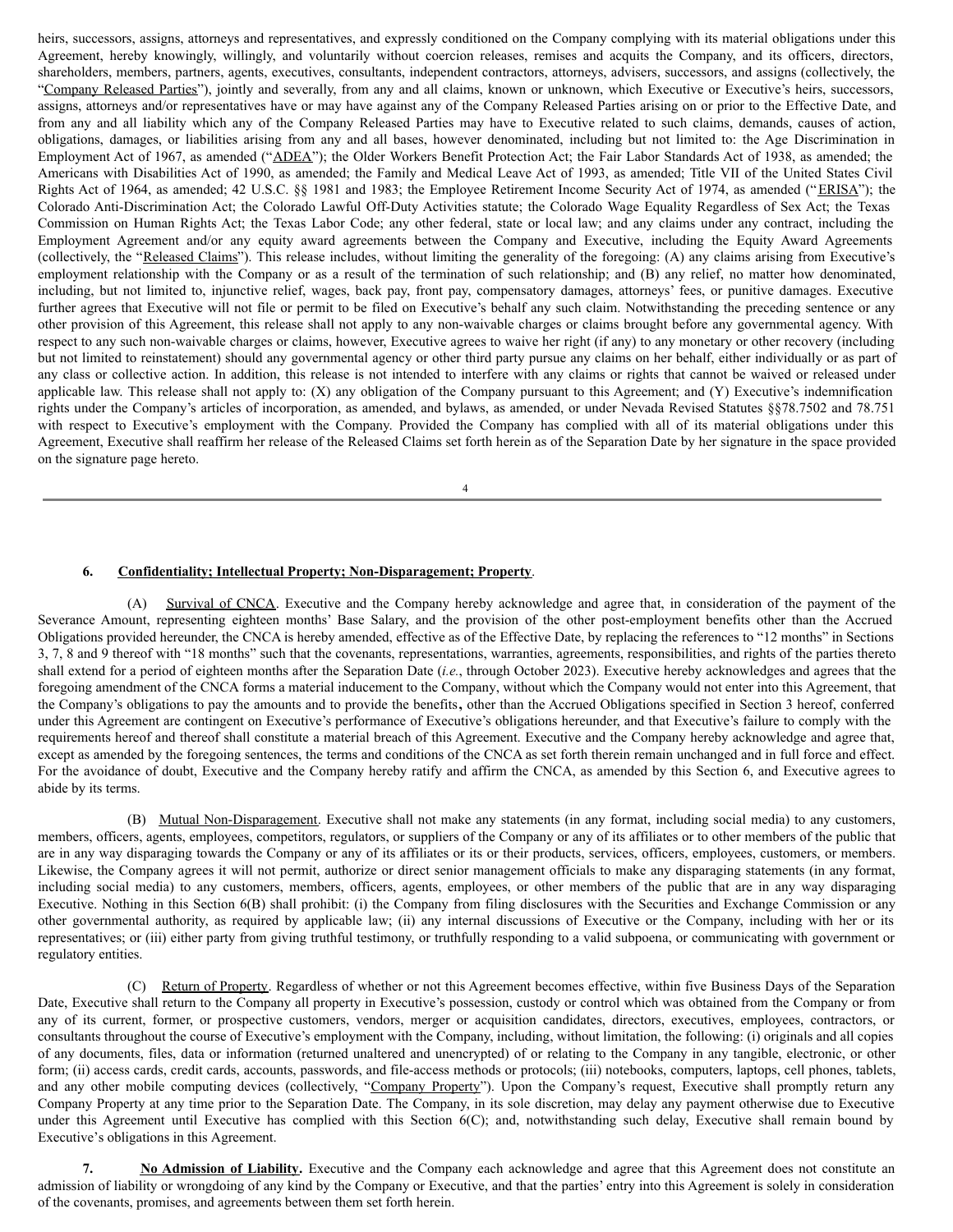**8. Knowing and Voluntary Waiver .** Executive is entering into this Agreement knowingly and voluntarily. Executive has been represented by counsel of her choosing throughout the negotiations associated with this Agreement, and she is advised by the Company to consult an attorney before signing this Agreement. Executive acknowledges that she has been given at least twenty-one days from the date she receives this Agreement to consider whether to sign it. If Executive signs this Agreement before the end of the twenty-one-day review period, it is because she freely chose to do so after carefully considering and understanding the terms. In addition, Executive shall have seven days from the date she signs this Agreement to revoke the Agreement, upon which revocation: (A) this Agreement shall become null and void; (B) the Transition Services Fee set forth in Section 2 hereof, which are to be provided as consideration for the Transition Services shall be forfeit; (C) the Separation Benefits set forth in Section 4 hereof, which are to be provided as consideration for this Agreement, will not be provided; and (D) Executive shall return to the Company or otherwise reimburse the Company for the cost of any Separation Benefits or other amounts advanced to Executive under this Agreement by the Company prior to the date of such revocation immediately upon demand by the Company.

### **9. General Provisions**.

(A) Affiliates. As used in this Agreement, "affiliates" shall mean all companies, corporations, and entities under common control with a party including, without limitation with respect to the Company, its subsidiaries, Whinstone US, Inc., a Delaware corporation, Whinstone Security, LLC, a Texas limited liability company, ESS Metron Holdings, Inc., a Delaware corporation, and ESS Metron, LLC, a Colorado limited liability company, and their parents, subsidiaries and affiliates, and their respective successors and assigns.

Heirs and Assigns. This Agreement is binding on and is for the benefit of the parties hereto and their respective successors, assigns, heirs, executors, administrators, and other legal representatives. The Company may assign this Agreement. Executive may not assign this Agreement.

(C) Public Disclosure. Executive and the Company hereby acknowledge and agree that this Agreement and its terms may be publicly disclosed by the Company with the Securities Exchange Commission (the "SEC") as part of the Company's public company disclosure requirements under applicable securities laws. The parties agree that the Company shall file a Form 8-K with the SEC with respect to Executive's separation from service that will include the excerpted sections related to my termination of employment substantially in the form attached as Exhibit "A" hereto.

(D) Withholding*.* Executive hereby acknowledges and agrees that: (i) all amounts payable with respect to this Agreement are subject to all applicable federal, state, and local taxes and other withholdings due and/or required with respect to the payment of such amounts; (ii) the Company shall withhold from all amounts payable under this Agreement such federal, state, and local taxes or other withholdings as may be required to be withheld therefrom pursuant to any applicable law or regulation, and to pay such withheld amounts over to the relevant taxing authority, as required by applicable law or regulation; and (iii) the Company shall report the payment of all such payments to the relevant taxing authority, as required by applicable law or regulation.

6

(E) Code Section 409A*.* The intent of the parties is that payments and benefits conferred to Executive under this Agreement comply with, or are otherwise exempt from, the requirements of Code Section 409A and, accordingly, to the maximum extent permitted, this Agreement shall be limited, construed, and interpreted in accordance with the requirements of or applicable exemption from Code Section 409A. It is intended that each installment, if any, of the payments and benefits provided hereunder shall be treated as a separate "payment" for purposes of Code Section 409A. Neither the Company nor Executive shall have the right to accelerate or defer the delivery of any such payments or benefits except to the extent specifically permitted or required by Code Section 409A. All reimbursements and in-kind benefits provided under this Agreement shall be made or provided in accordance with the requirements of Code Section 409A to the extent that such reimbursements or in-kind benefits are subject to Code Section 409A. All expenses or other reimbursements paid pursuant herewith that are taxable income to Executive shall in no event be paid later than the end of the "shortterm deferral" period specified under Code Section 409A with respect to the expense giving rise to such reimbursement or payment. With regard to any provision herein that provides for reimbursement of costs and expenses or in-kind benefits, except as permitted by Code Section 409A, the right to reimbursement or in-kind benefits shall not be subject to liquidation or exchange for another benefit, the amount of expenses eligible for reimbursement, or in-kind benefits provided, during any taxable year shall not affect the expenses eligible for reimbursement, or in-kind benefits to be provided, in any other taxable year; *provided, that,* the foregoing clause shall not be violated with regard to expenses reimbursed under any arrangement covered by Code Section 105(b) solely because such expenses are subject to a limit related to the period the arrangement is in effect, and such payments shall be made on or before the last day of Executive's taxable year following the taxable year in which the expense occurred. Notwithstanding anything to the contrary set forth herein, Executive hereby acknowledges and agrees that, if Executive is a "specified employee" (within the meaning of Code Section 409A) as of the date a qualifying "separation from service" (within the meaning of Code Section 409A) occurs, then, to the extent making or providing such payment or benefit upon or in connection with Executive's "separation from service" would result in additional taxes, penalties, or interest under Code Section 409A, any payment constituting "deferred compensation" (within the meaning of Code Section 409A) that is or becomes due upon or as a result of Executive's "separation from service" shall not be made or provided until the earlier of: (i) the expiration of the six-month period commencing on the date such "separation from service" occurs; and (ii) the date of Executive's death (the "Delay Period"). Executive hereby acknowledges and agrees that payment of any amounts deferred pursuant to this Section 9(E) shall be tolled for the duration of the Delay Period and paid or reimbursed following its expiration, and any remaining payments and benefits due under this Agreement shall be paid or provided in accordance with the normal payment dates specified for them herein. Executive hereby acknowledges and agrees that this Agreement shall hereby be deemed amended to comply with, or otherwise be exempt from the application of, Code Section 409A, in accordance with this Section 9(E).

(F) Notices. All notices or other communications required or permitted under this Agreement shall be delivered to the intended party at the address set forth on the following page, as the same may be amended by a party from time to time providing an amended address for notices to the other party in a notice complying with this Section 9(F):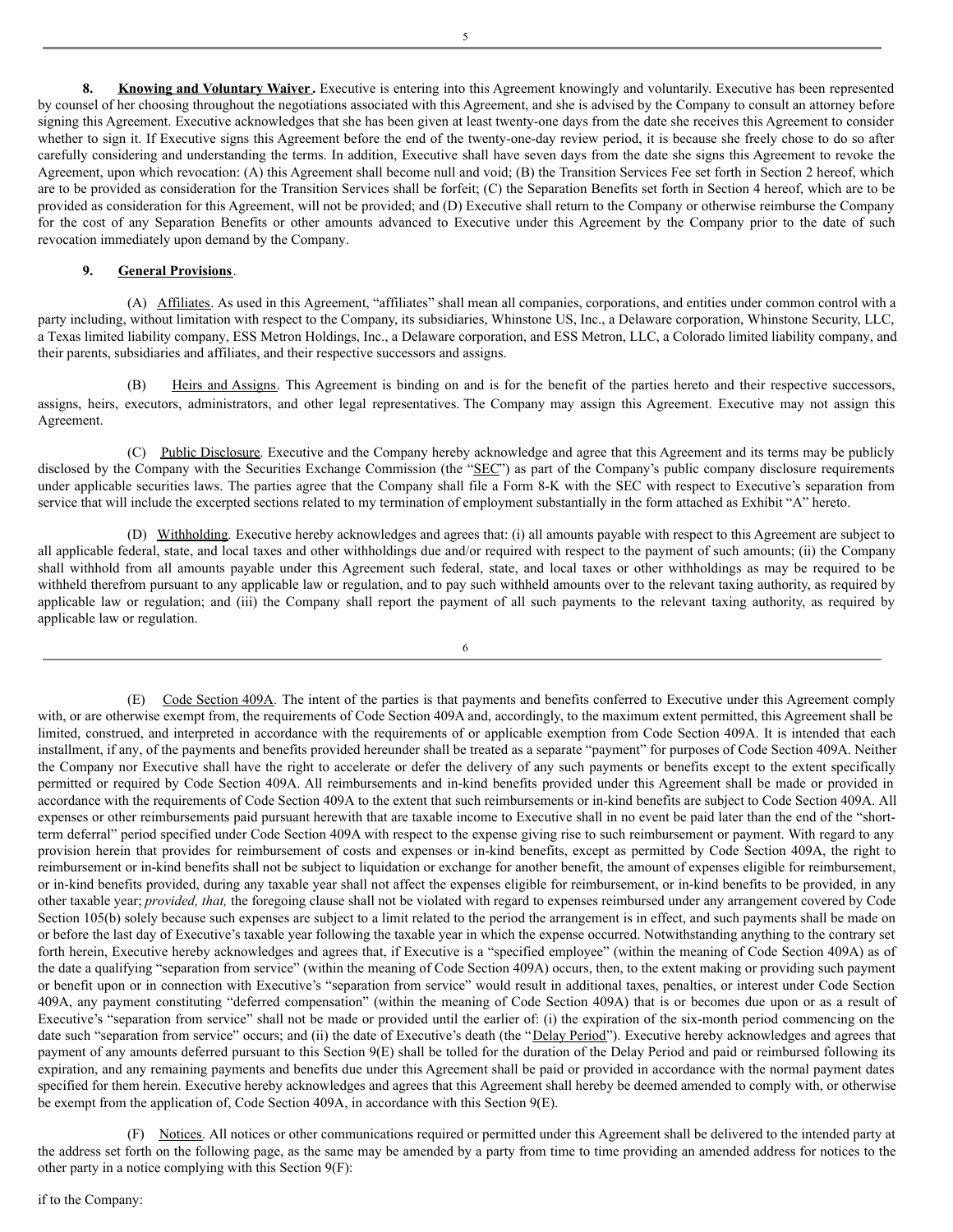Riot Blockchain, Inc., 3855 Ambrosia St., Ste. 301 Castle Rock, CO 80109 Attn: [\*\*\*\*] E-Mail: [\*\*\*\*]

if to Executive:

Megan M. Brooks-Anderson [\*\*\*\*] [\*\*\*\*] E-Mail: [\*\*\*\*]

7

with a copy (via E-Mail only) to:

[\*\*\*\*] Attention: [\*\*\*\*] E-Mail: [\*\*\*\*]

Notices and other communications required or permitted under this Agreement shall only be deemed received by the intended party if such notices are in writing (including in electronic mail (E-Mail) format) and delivered to the intended party at the indicated address for notices by one of the following methods of delivery: (i) hand-delivery; (ii) registered or certified mail, postage prepaid, return receipt requested; (iii) next-day air or overnight courier service; (iv) or E-Mail, with confirmation of receipt. If sent to intended party at the indicated address for notices, notice shall be deemed given to and received by the intended party upon the earlier of: (i) the date it is given by hand-delivery; (ii) three Business Days after it is sent via registered or certified mail, postage prepaid, return receipt requested; (iii) two Business Days after it is sent by next-day air or overnight courier service; or (iv) on the Business Day it is sent via E-Mail, with confirmation of receipt.

(G) Costs. The Company shall reimburse or pay for Executive's documented reasonable attorney's fees incurred in connection with the negotiation of this Agreement.

(H) Interpretation. Executive and the Company hereby mutually agree that this Agreement supplements and amends the terms of the Employment Agreement, the CNCA, and the Equity Award Agreements, effective as of the Effective Date, and that the terms of this Agreement control such that any discrepancy, disagreement, or ambiguity between the terms of the Employment Agreement and this Agreement, or between the CNCA and this Agreement, shall be resolved in favor of the terms of this Agreement.

Integration; Amendment; Waivers; and Severability. This Agreement constitutes the final and complete understanding and agreement between the Company and Executive regarding the issues addressed in this Agreement and, except with respect to Executive's obligations under the CNCA and the Equity Award Agreements, each, as amended by this Agreement, all prior agreements between the parties hereto are hereinafter superseded and replaced in their entirety by this Agreement. The terms of this Agreement may be changed, modified, or discharged only by an instrument in writing signed by the parties hereto. A failure of the Company or Executive to insist on strict compliance with any provision of this Agreement shall not be deemed a waiver of such provision or any other provision hereof. In the event that any provision of this Agreement is determined to be so broad as to be unenforceable, such provision shall be interpreted to be only so broad as is enforceable. The parties hereto intend that the validity and enforceability of any provision of this Agreement shall not affect or render invalid any other provision of this Agreement.

Choice of Law; Venue; Waiver of Jury Trial . This Agreement will be governed by and interpreted in accordance with the laws of the State of Colorado, without giving effect to the principles of conflicts of law of such state. The Parties hereby agree that any action arising out of this Agreement will be brought solely in any state or federal court located in Denver, Colorado. Both Parties hereby submit to the exclusive jurisdiction and venue of any such court. EACH PARTY ACKNOWLEDGES THAT ANY CONTROVERSY THAT MAY ARISE UNDER OR RELATED TO THIS AGREEMENT OR THE RELATIONSHIP CREATED HEREUNDER IS LIKELY TO INVOLVE COMPLICATED AND DIFFICULT ISSUES OF LAW AND, THEREFORE, EACH SUCH PARTY IRREVOCABLY AND UNCONDITIONALLY WAIVES ANY RIGHT IT MAY HAVE TO A TRIAL BY JURY IN RESPECT OF ANY LEGAL ACTION ARISING OUT OF OR RELATING TO THIS AGREEMENT OR THE RELATIONSHIP CREATED HEREUNDER.

8

(K) Counterparts. This Agreement may be executed in any number of counterparts and by different parties on separate counterparts including by electronic transmission, each of which counterpart, when so executed and delivered, shall be deemed to be an original and all of which counterparts, taken together, shall constitute but one and the same Agreement.

**Effectiveness and Revocation**. This Agreement will become effective, enforceable, and irrevocable on the eighth day after the date on which it is executed by Executive (the "Effective Date"). During the seven-day period prior to the Effective Date, Executive may revoke Executive's agreement to accept the terms hereof by delivering written notice of Executive's revocation hereof to the Company; notwithstanding Section 9(F) hereof, any revocation shall be made by email, and shall be deemed delivered as of the date of the email, sent to the Company at: [\*\*\*\*].

*[Remainder of Page Intentionally Blank - Signature Page Follows]*